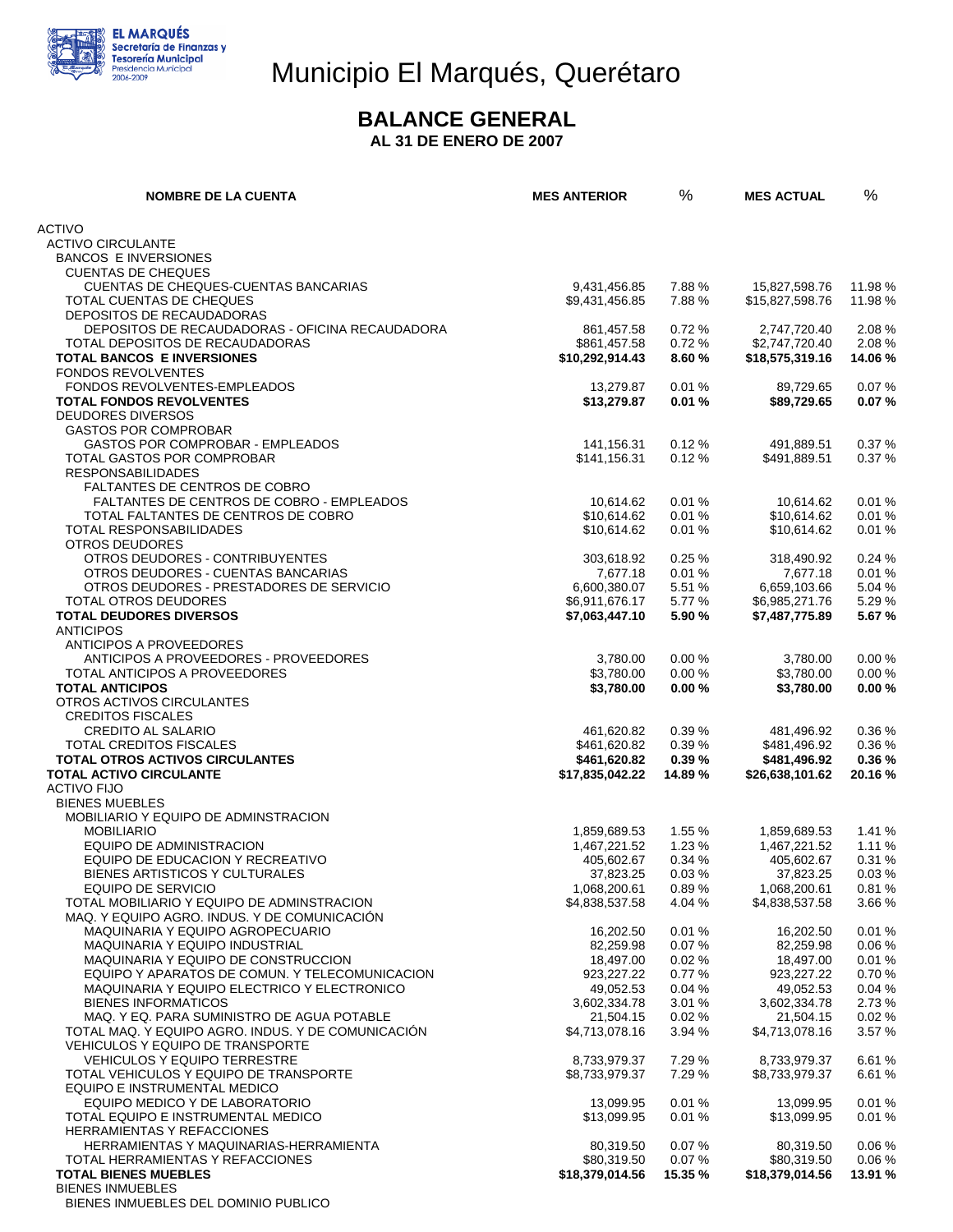

# Municipio El Marqués, Querétaro

#### **BALANCE GENERAL**

**AL 31 DE ENERO DE 2007** 

| <b>NOMBRE DE LA CUENTA</b>                                                                            | <b>MES ANTERIOR</b>               | %                    | <b>MES ACTUAL</b>                 | %                    |
|-------------------------------------------------------------------------------------------------------|-----------------------------------|----------------------|-----------------------------------|----------------------|
| EDIFICIOS Y LOCALES (D.PUBLICO)                                                                       | 5,701,692.00                      | 4.76 %               | 5,701,692.00                      | 4.32 %               |
| TERRENOS (D.PUBLICO)                                                                                  | 73,483,013.09                     | 61.37%               | 73,483,013.09                     | 55.62 %              |
| TOTAL BIENES INMUEBLES DEL DOMINIO PUBLICO                                                            | \$79,184,705.09                   | 66.13%               | \$79,184,705.09                   | 59.93 %              |
| BIENES INMUEBLES DEL DOMINIO PRIVADO                                                                  |                                   |                      |                                   |                      |
| TERRENOS (D.PRIVADO)<br>TOTAL BIENES INMUEBLES DEL DOMINIO PRIVADO                                    | 4,340,365.28                      | 3.62%<br>3.62 %      | 7,918,597.28                      | 5.99 %<br>5.99 %     |
| <b>TOTAL BIENES INMUEBLES</b>                                                                         | \$4,340,365.28<br>\$83,525,070.37 | 69.76 %              | \$7,918,597.28<br>\$87,103,302.37 | 65.93 %              |
| <b>TOTAL ACTIVO FIJO</b>                                                                              | \$101,904,084.93                  | 85.10 %              | \$105,482,316.93                  | 79.84 %              |
| <b>ACTIVO DIFERIDO</b>                                                                                |                                   |                      |                                   |                      |
| <b>DEPOSITOS EN GARANTIA</b>                                                                          |                                   |                      |                                   |                      |
| DEPOSITOS EN GARANTIA - OTROS                                                                         | 250.00                            | 0.00%                | 250.00                            | 0.00%                |
| <b>TOTAL DEPOSITOS EN GARANTIA</b>                                                                    | \$250.00                          | 0.00%                | \$250.00                          | 0.00%                |
| <b>TOTAL ACTIVO DIFERIDO</b><br><b>TOTAL ACTIVO</b>                                                   | \$250.00<br>\$119,739,377.15      | 0.00%<br>100.00%     | \$250.00<br>\$132,120,668.55      | 0.00%<br>100.00%     |
| PASIVO Y PATRIMONIO                                                                                   |                                   |                      |                                   |                      |
| PASIVO A CORTO PLAZO                                                                                  |                                   |                      |                                   |                      |
| <b>CUENTAS POR PAGAR</b>                                                                              |                                   |                      |                                   |                      |
| <b>CUENTAS POR PAGAR PROGRAMADAS</b>                                                                  |                                   |                      |                                   |                      |
| CUENTAS POR PAGAR PROGRAMADAS - APOYOS                                                                | 265.962.59                        | 0.22%                | 127,341.10                        | 0.10%                |
| CUENTAS POR PAGAR PROGRAMADAS - CONTRATISTAS<br><b>CUENTAS POR PAGAR PROGRAMADAS - CONTRIBUYENTES</b> | 876,260.82<br>317.70              | 0.73%<br>0.00%       | 340,706.97<br>317.70              | 0.26%<br>0.00%       |
| <b>CUENTAS POR PAGAR PROGRAMADAS - DEPENDENCIAS EXTERNAS</b>                                          | 11,922,984.37                     | 9.96%                | 11,925,405.37                     | 9.03%                |
| <b>CUENTAS POR PAGAR PROGRAMADAS - EMPLEADOS</b>                                                      | 744.12                            | 0.00%                | 1,167,160.50                      | 0.88%                |
| <b>CUENTAS POR PAGAR PROGRAMADAS - OTROS</b>                                                          | 5,312,151.12                      | 4.44 %               | 5,312,151.12                      | 4.02%                |
| CUENTAS POR PAGAR PROGRAMADAS - PRESTADORES DE SERVICIO                                               | 1,102,158.66                      | 0.92%                | 714,802.23                        | 0.54 %               |
| CUENTAS POR PAGAR PROGRAMADAS - PROVEEDORES                                                           | 1,684,614.40                      | 1.41%                | 759,035.83                        | 0.57%                |
| TOTAL CUENTAS POR PAGAR PROGRAMADAS                                                                   | \$21,165,193.78                   | 17.68%               | \$20,346,920.82                   | 15.40 %              |
| <b>CUENTAS POR PAGAR ACUMULADAS</b><br>RETENCIONES A EMPLEADOS                                        |                                   |                      |                                   |                      |
| RETENCIONES FISCALES A EMPLEADOS                                                                      |                                   |                      |                                   |                      |
| RETENCION I.S.P.T.                                                                                    | 14,094,513.25                     | 11.77 %              | 14,901,774.55                     | 11.45 %              |
| TOTAL RETENCIONES FISCALES A EMPLEADOS                                                                | \$14,094,513.25                   | 11.77 %              | \$14,901,774.55                   | 11.28 %              |
| RETENCIONES POR PRESTACIONES                                                                          |                                   |                      |                                   |                      |
| <b>RETENCION FONACOT</b>                                                                              | 2,299.75                          | 0.00%<br>0.00%       | 27,711.76<br>28,992.00            | 11.45 %<br>11.45 %   |
| RETENCION CAJA AHORRO<br>TOTAL RETENCIONES POR PRESTACIONES                                           | $-200.00$<br>\$2,099.75           | 0.00%                | \$56,703.76                       | 0.04%                |
| <b>PRESTAMOS</b>                                                                                      |                                   |                      |                                   |                      |
| PRESTAMO SINDICATO                                                                                    | 0.00                              | 0.00%                | 7,087.00                          | 11.45 %              |
| PRESTAMO CAJA DE AHORRO                                                                               | 7,524.69                          | 0.01%                | 136,009.69                        | 11.45 %              |
| <b>TOTAL PRESTAMOS</b>                                                                                | \$7,524.69                        | 0.01%                | \$143,096.69                      | 0.11%                |
| DESCUENTOS A TRABAJADORES<br>RETENCION PENSION ALIMENTICIA                                            | 5,477.88                          | 0.00%                | $-22,048.19$                      | 11.45 %              |
| <b>RETENCION SEGUROS DE VIDA</b>                                                                      | 996.78                            | 0.00%                | 2,443.41                          | 11.45 %              |
| RETENCION SEGURO DE GASTOS MEDICOS                                                                    | 0.00                              | 0.00%                | 1,283.87                          | 11.45 %              |
| RETENCION SEGURO DE AUTOMOVILES                                                                       | 0.00                              | 0.00%                | 575.93                            | 11.45 %              |
| RETENCION FONDO PARA LA SALUD                                                                         | 163,300.17                        | 0.14%                | 47,488.74                         | 11.45 %              |
| TOTAL DESCUENTOS A TRABAJADORES<br><b>CUOTAS SINDICALES</b>                                           | \$169,774.83                      | 0.14%                | \$29,743.76                       | 0.02%                |
| RETENCION CUOTA SINDICAL                                                                              | 0.00                              | 0.00%                | 1.405.54                          | 11.45 %              |
| RETENCION APOYO EXTRAORDINARIO A SINDICATO                                                            | 0.00                              | 0.00%                | 1,200.00                          | 11.45 %              |
| <b>TOTAL CUOTAS SINDICALES</b>                                                                        | \$0.00                            | 0.00%                | \$2,605.54                        | 0.00%                |
| TOTAL RETENCIONES A EMPLEADOS                                                                         | \$14,273,912.52                   | 11.92 %              | \$15,133,924.30                   | 11.45 %              |
| APORTACIONES PATRONALES                                                                               |                                   |                      |                                   |                      |
| APORTACIONES CAJA DE AHORRO<br>TOTAL APORTACIONES PATRONALES                                          | $-7,318.65$<br>$-$ \$7,318.65     | $-0.01%$<br>$-0.01%$ | $-7,318.65$<br>-\$7,318.65        | $-0.01%$<br>$-0.01%$ |
| OTRAS RETENCIONES                                                                                     |                                   |                      |                                   |                      |
| RETENCIONES FISCALES A TERCEROS                                                                       |                                   |                      |                                   |                      |
| I.S.R. ARRENDAMIENTO                                                                                  | 3,179.90                          | 0.00%                | 3,179.90                          | 1.18%                |
| I.S.R. HONORARIOS                                                                                     | 12,878.80                         | 0.01%                | 18,128.80                         | 1.18%                |
| TOTAL RETENCIONES FISCALES A TERCEROS<br>RETENCIONES OBRA PUBLICA                                     | \$16,058.70                       | 0.01%                | \$21,308.70                       | 0.02%                |
| 2 AL MILLAR CNIC                                                                                      | 1,468,535.92                      | 1.23%                | 1,468,535.92                      | 1.18%                |
| 5 AL MILLAR SECODAM                                                                                   | 46,356.07                         | 0.04%                | 41,457.01                         | 1.18%                |
| RETENCIONES POR FIANZAS                                                                               | 8,720.23                          | 0.01%                | 8,720.23                          | 1.18%                |
| TOTAL RETENCIONES OBRA PUBLICA                                                                        | \$1,523,612.22                    | 1.27%                | \$1,518,713.16                    | 1.15 %               |
| RETENCIONES POR MULTAS FEDERALES NO FISCALES                                                          |                                   |                      |                                   |                      |
| ESTADO 8%<br>FEDERACION 2%                                                                            | 11,316.33<br>2,859.49             | 0.01%<br>0.00%       | 11,316.33<br>2,859.49             | 1.18%<br>1.18%       |
| TOTAL RETENCIONES POR MULTAS FEDERALES NO FISCALES                                                    | \$14,175.82                       | 0.01%                | \$14,175.82                       | 0.01%                |
|                                                                                                       |                                   |                      |                                   |                      |